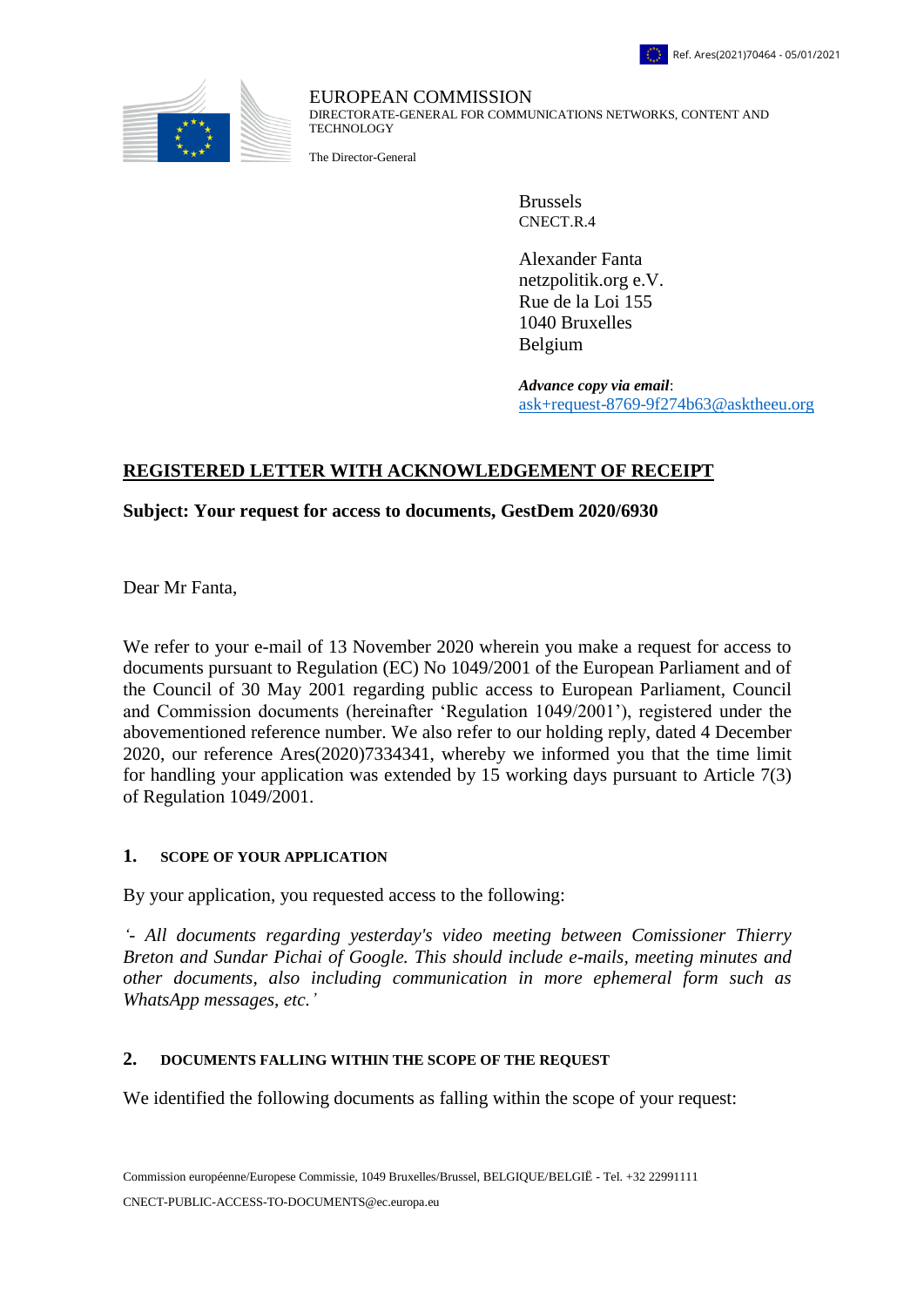- Meeting request Sundar Pichai, CEO of Google and Alphabet, 13 October 2020 (our ref. Ares(2020)5442667) (**Document 1**)
- Briefing Meeting with Sundar Pichai, CEO of Google and Alphabet (**Document 2**)
- Read-out videoconference Thierry Breton and Sundar Pichai (our ref. Ares(2020)6875601) (**Document 3**)

#### **3. ASSESSMENT UNDER REGULATION 1049/2001**

Following an examination of the identified documents under the provisions of Regulation 1049/2001, we have arrived at the conclusion that partial access can be granted to all three documents identified. Full disclosure is prevented by exceptions to the right of access laid down in Article 4 of Regulation 1049/2001. Please note that parts of Document 2 have also been blanked out as being outside the scope of the request.

## *(i) Protection of privacy and integrity of individuals*

Full disclosure of Documents 1, 2 and 3 is prevented by the exception concerning the protection of privacy and integrity of the individual outlined in Article 4(1)(b) Regulation 1049/2001, since they contain the following personal data:

- the names/initials and contact information of Commission staff members not pertaining to the senior management;
- Names, functions and contact information of other natural persons.

Article  $9(1)(b)$  of the Data Protection Regulation<sup>1</sup> does not allow the transmission of these personal data, except if you prove that it is necessary to have the data transmitted to you for a specific purpose in the public interest and where there is no reason to assume that the legitimate interests of the data subject might be prejudiced. In your request, you do not express any particular interest to have access to these personal data nor do you put forward any arguments to establish the necessity to have the data transmitted for a specific purpose in the public interest.

Consequently, I conclude that, pursuant to Article  $4(1)(b)$  Regulation 1049/2001, access cannot be granted to the personal data contained in the requested documents, as the need to obtain access thereto for a purpose in the public interest has not been substantiated and there is no reason to think that the legitimate interests of the individuals concerned would not be prejudiced by disclosure of the personal data concerned.

#### *(ii) Protection of public interest as regards international relations*

Parts of Document 2 are covered by the exception to the right of access laid down in Article 4(1)(a), third indent of Regulation 1049/2001 which refers to 'protection of the public interest as regards international relations'. According to settled case-law, *"the particularly sensitive and essential nature of the interests protected by Article 4(1)(a) of Regulation No 1049/2001, [….] calls for the exercise of particular care. Such a decision therefore requires a margin of appreciation"<sup>2</sup>* . In this context, the Court of Justice has acknowledged that the institutions enjoy "*a wide discretion for the purpose of* 

 $\overline{a}$ 

<sup>&</sup>lt;sup>1</sup> Regulation (EU) 2018/1725 of the European Parliament and of the Council of 23 October 2018 on the protection of natural persons with regard to the processing of personal data by the Union institutions, bodies, offices and agencies and on the free movement of such data, and repealing Regulation (EC) No 45/2001 and Decision No 1247/2002/EC, OJ L 295, 21.11.2018, p. 39.

<sup>&</sup>lt;sup>2</sup> Judgment in Sison v Council, C-266/05 P, EU:C:2007:75, paragraph 35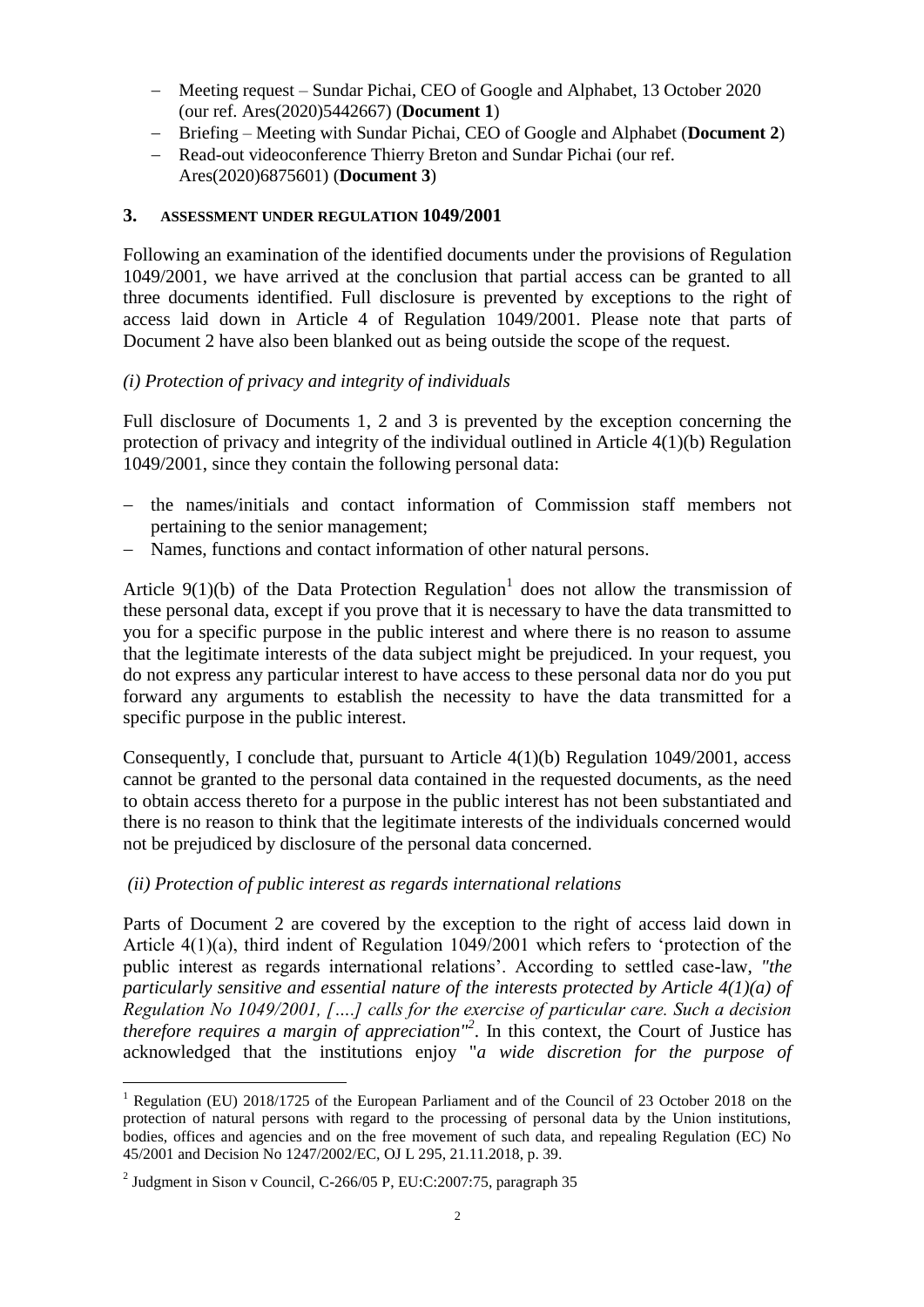*determining whether the disclosure of documents relating to the fields covered by [the] exceptions [under Article 4(1)(a)] could undermine the public interest"<sup>3</sup> .*

The relevant parts of Document 2 contain sensitive information on several areas pertaining to the future international relations between the EU and the US, which were meant for internal use. There is a real and non-hypothetical risk that public disclosure of these parts would seriously harm the relations of the European Union with third countries, as its content could easily be misinterpreted and misused in a national or international context.

Consequently, the above-mentioned parts of Document 2 have been blanked out.

## *(iii) Protection of the decision-making process*

The first subparagraph of Article 4(3) of Regulation 1049/2001 provides that '[a]ccess to a document, drawn up by an institution for internal use or received by an institution, which relates to a matter where the decision has not been taken by the institution, shall be refused if disclosure of the document would seriously undermine the institution's decision-making process, unless there is an overriding public interest in disclosure.'

Parts of Document 2 relate to the ongoing decision-making process in relation to the Digital Services Act package.

Disclosure of these parts would seriously undermine the protection of the ongoing decision-making process, as it would reveal preliminary views and policy options. Therefore, the exception laid down in the first subparagraph of Article 4(3) of Regulation 1049/2001 applies.

Consequently, the above-mentioned parts of Document 2 have been blanked out.

## *(iv) Protection of commercial interests*

 $\overline{a}$ 

Parts of Document 2 are covered by the exception of Article 4(2) first indent of Regulation 1049/2001 which provides that the institutions shall refuse access to a document where disclosure would undermine the protection of commercial interests of a natural or legal person, including intellectual property, unless there is an overriding public interest in disclosure.

This provision must be interpreted in light of Article 339 of the Treaty of the Functioning of the European Union (TFEU), which requires staff members of the EU institutions to refrain from disclosing information of the kind covered by the obligation of professional secrecy, in particular information about undertakings, their business relations or their cost components.

These parts of Document 2 contain sensitive business information relating to the business strategy of a legal person. There is a real and non-hypothetical risk that disclosure of these parts of the document could have an impact on the entity's reputation and would therefore undermine and seriously affect its commercial interest.

Consequently, the above-mentioned parts of Document 2 have been blanked out.

<sup>3</sup> Judgment in Council v Sophie in't Veld, C-350/12 P, EU:C:2014:2039, paragraph 63